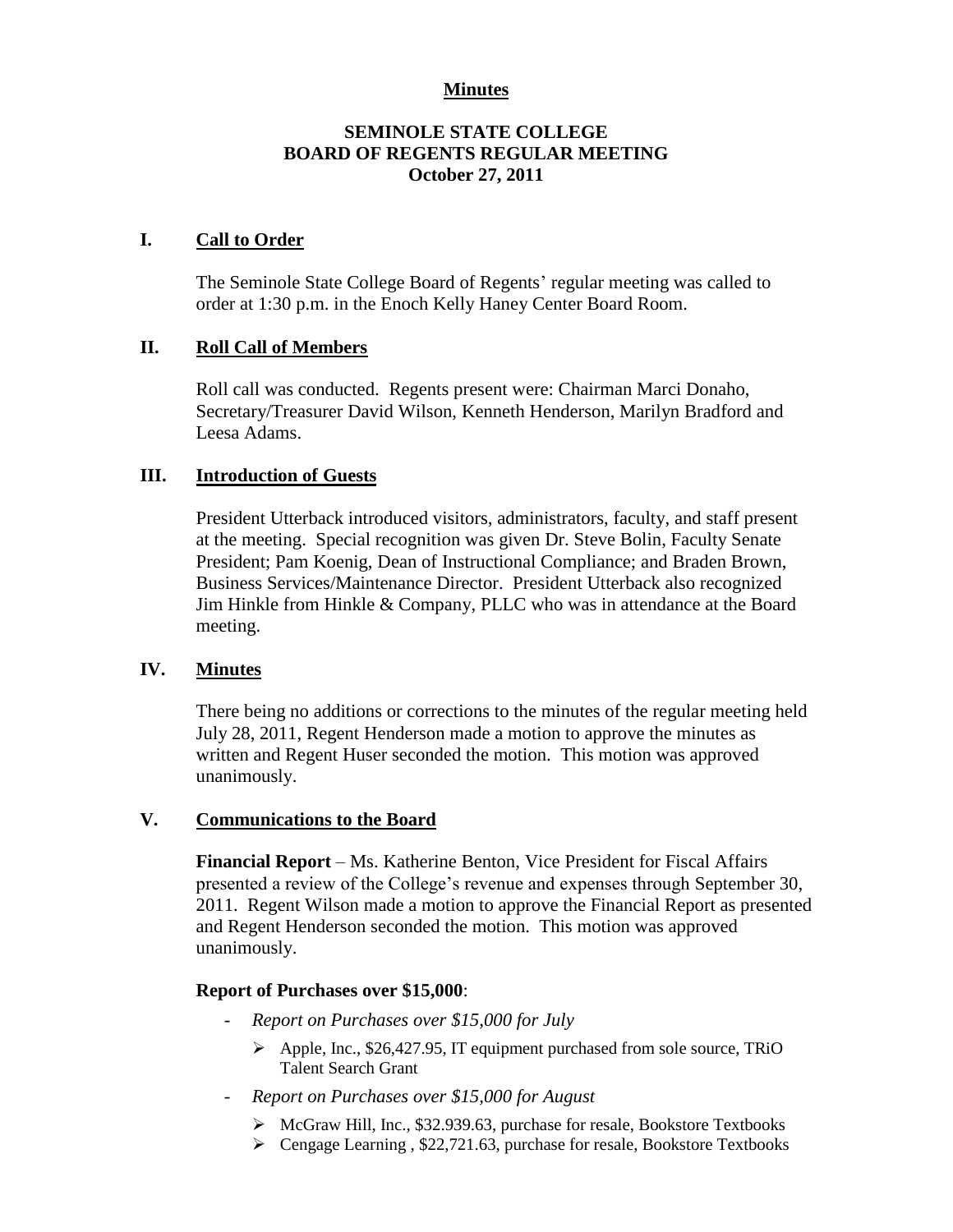**Minutes** SSC Board of Regents Regular Meeting October 27, 2011 Page 2

- *Report on Purchases over \$15,000 for September*

- $\triangleright$  Cengage Learning, \$52,887.85, purchase for resale, Bookstore Textbooks
- Pearson Education, \$106,449.15, purchase for resale, Bookstore Textbooks

## **VI. Hearing of Delegations**

None

#### **VII. President's Report**

President Utterback discussed items under the President's Report and the Business portion of the agenda by utilizing a PowerPoint presentation. (See enclosed copy of the PowerPoint presentation)

*Personnel Update* – President Utterback updated the Board on personnel changes. Position transfers were: Richard Thornton, from financial aid advisor to Upward Bound coordinator; Holly Newell, from Employment Readiness instructor to Talent Search advisor; Dianna O'Connell, from GEAR UP director to Talent Search advisor; Shelly Howell, from Employment Readiness director to NASNTI director; Michael Schnell, from GEAR UP to NASNTI education technology specialist. New hires were: Marissa Lightsey, Talent Search advisor; Ronnie Williamson, Talent Search West advisor, Theran Hernandez, Upward Bound I advisor, Rusty Beene, Veterans Upward Bound coordinator; Jane Smith, financial aid advisor; and Jennifer Liu, NASNTI student development specialist. Grant positions that have ended are two GEAR UP advisor positions and the textbook rental coordinator. Dr. Paul Gasparro, Vice President for Academic Affairs resigned to accept a presidency in Ohio.

*Campus Activities* – President Utterback told the Board about several activities on campus. These included: a farewell reception was held on September  $8<sup>th</sup>$  for Dr. Gasparro, a Seminole State College delegation visited congressional offices in Washington, D.C. September  $10^{th}$  through the  $14^{th}$ , the Native American Serving Non-Tribal Institutions grant has been funded, Voter Registration Day was held on September 15<sup>th</sup>, Constitution Day was held on September  $16<sup>th</sup>$ , the SSC Educational Foundation Invitational was held on September  $20<sup>th</sup>$ , the Nursing Accreditation Visit was held September  $20<sup>th</sup>$  through  $22<sup>nd</sup>$ , Michelle Altman the Chief of Staff for Congressman visited campus on September  $28<sup>th</sup>$ , an Accelerated Learning In-Service for faculty and staff was held on September  $28<sup>th</sup>$ , President Utterback announced that he is the Chairman of the OETA Board, Braided Paths: Conversation in Indian Country was held on October  $13<sup>th</sup>$ , Mechell Downey was named to the Professional Board Staff Network for ACCT, the Global Studies group visited Ireland October  $13<sup>th</sup>$  through the  $21<sup>st</sup>$ . Upcoming activities are: a Counselor's Workshop is scheduled for November  $1<sup>st</sup>$ , the Oklahoma Literature and the Oklahoma Voice will be held on November  $1<sup>st</sup>$  and  $2<sup>nd</sup>$ , Pianist Peter Simon will be on campus the week of November 28, the College has received a \$25, 000 grant from the Department of Transportation for trees and irrigation. The Board was updated on several President's Leadership Class activities and student activities. President Utterback presented the Board members with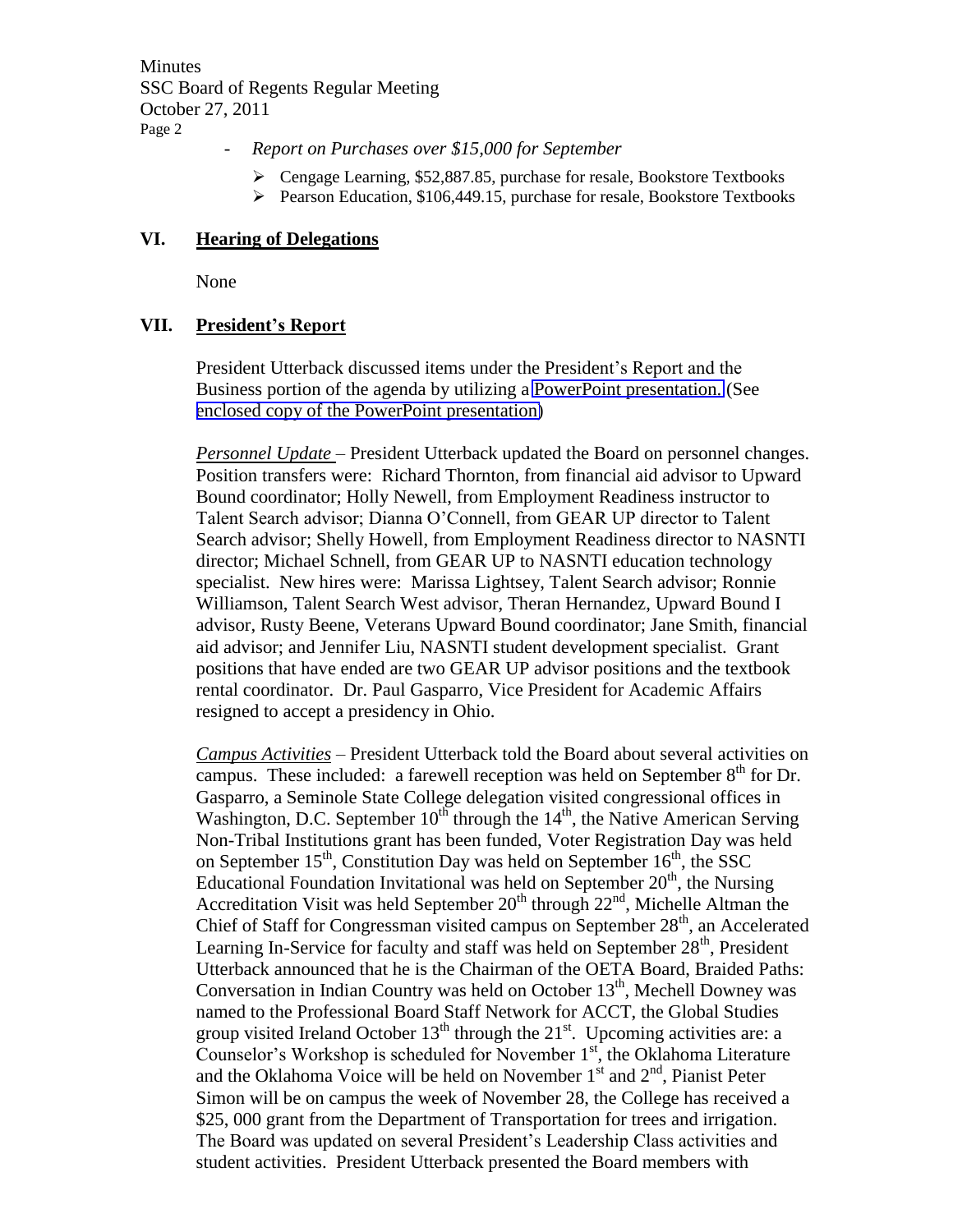**Minutes** SSC Board of Regents Regular Meeting October 27, 2011 Page 3

information about several requests for information from legislators and the Oklahoma Council on Public Affairs.

## **VIII. Business**

## **Review and Approval of the FY11 External Audit conducted by Hinkle &**

**Company, PLLC** – President Utterback presented the Board with a copy of the FY11 Seminole State College external audit conducted by Hinkle & Company, PLLC. The Audit Committee consisting of Regents Wilson, and Donaho (Regent Miller was absent.) met before the meeting to review this audit. Jim Hinkle with Hinkle & Company, PLLC gave an overview of the audit and stated the firm is issuing an unqualified opinion. Regent Donaho and Regent Wilson commended Vice President Benton and her staff on a good audit. Regent Wilson made a motion to approve the FY11 external audit as presented and Regent Bradford seconded this motion. This motion was approved unanimously.

#### **Review and Approval of Revision of Policy II-4-1 Addressing Emeritus**

**Status** – President Utterback presented the Board with copies of proposed revisions to Policy II-4-1 addressing emeritus status. President Utterback recommended approval. Regent Bradford made a motion to approve the revisions to Policy II-4-1 as presented and Regent Henderson seconded this motion. This motion was approved unanimously.

# **Review and Approval of Revision of Policy II-4-19 Regarding Leaves and Absences for Full-Time Employees** – President Utterback presented the Board with copies of proposed changes to Policy II-4-19 regarding leaves and absences for full-time employees. President Utterback recommended approval. Regent Wilson made a motion to approve the revisions to Policy II-4-19 as presented and Regent Henderson seconded this motion. This motion was approved unanimously.

**Review and Approval of Agreement for Exchange of Services with the Seminole State College Educational Foundation** – President Utterback presented the Board with a copy of the Agreement for Exchange of Services with the Seminole State College Educational Foundation. President Utterback recommended approval. Regent Henderson made a motion to approve this agreement as presented and Regent Bradford seconded this motion. This motion was approved unanimously.

**Authorization to Dedicate 350 Feet of a Water Main to the City of Seminole Utilities Authority** – President Utterback requested authorization to dedicate 350 feet of a water main north of the intersection of State Highways 9 and 3 on the east side of the road to the City of Seminole Utilities Authority. This dedication is part of a real estate transaction made to square up the property where Sarkeys Dormitory is located. Regent Bradford made a motion authorize the President to dedicate 350 feet of a water main to the City of Seminole utilities authority and Regent Henderson seconded this motion. This motion was approved unanimously.